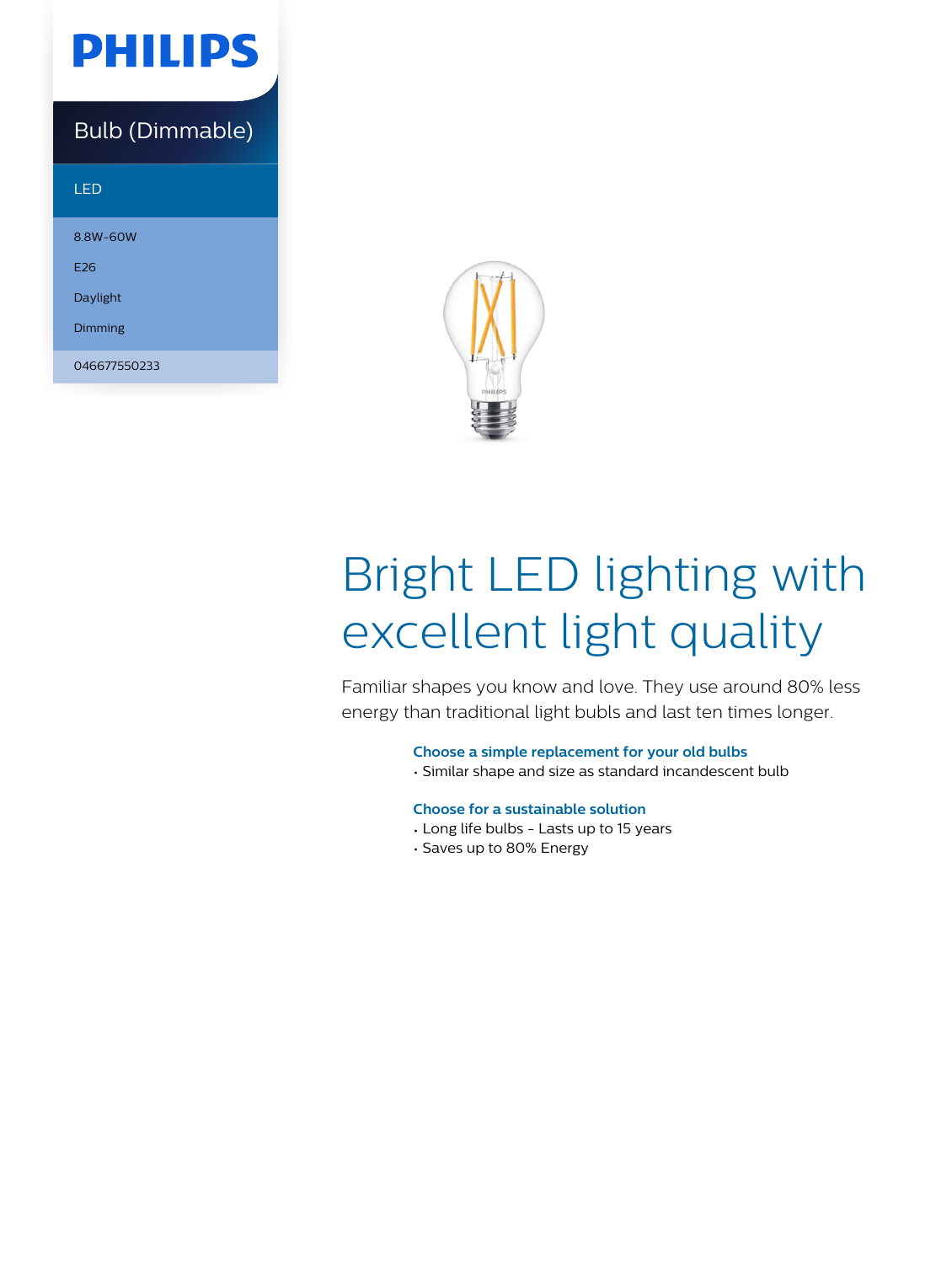## **Highlights**

#### **Replaces standard incandescent**

With its beautiful design and familiar shape, this energy-saving LED bulb is the perfect sustainable replacement for traditional incandescent bulbs.

**15,000-hour rated average life**



With a lifetime of up to 15,000 hours, you can reduce the hassle of frequently replacing your light bulbs, and enjoy a perfect lighting solution for over 15 years.

### Specifications

#### **Bulb characteristics**

- Dimmable: Yes
- Intended use: Indoor
- Lamp shape: Non directional bulb
- Socket: E26
- Technology: LED
- Type of glass: Clear

#### **Bulb dimensions**

- Height: 10.8 cm
- Weight: 0.04 kg
- Width: 6 cm

#### **Durability**

- Average life (at 2.7 hrs/day): 15 year(s)
- Lumen maintenance factor: 70%
- Nominal lifetime: 15,000 hour(s)
- Number of switch cycles: 20,000

#### **Saves up to 80% Energy**



Enjoy the energy-savings of LEDs without sacrificing light quality. Instantly save over 80% in energy by replacing your existing incandescent or halogen bulbs

#### **Light characteristics**

- Color consistency: 4SDCM
- Color rendering index (CRI): 90
- Color temperature: 5000 K
- Light Color Category: Daylight
- Nominal luminous flux: 800 lumen
- Starting time: <0.5 s
- Warm-up time to 60% light: Instant full light

#### **Miscellaneous**

• EyeComfort: Yes

#### **Other characteristics**

- Lamp current: 105 mA
- Efficacy: 90 lm/W

#### **Packaging information**

- EAN: 046677550233
- EOC: 550236
- Product title: 8.8A19/PER/950/CL/G/E26/DIM 4/2BCT20